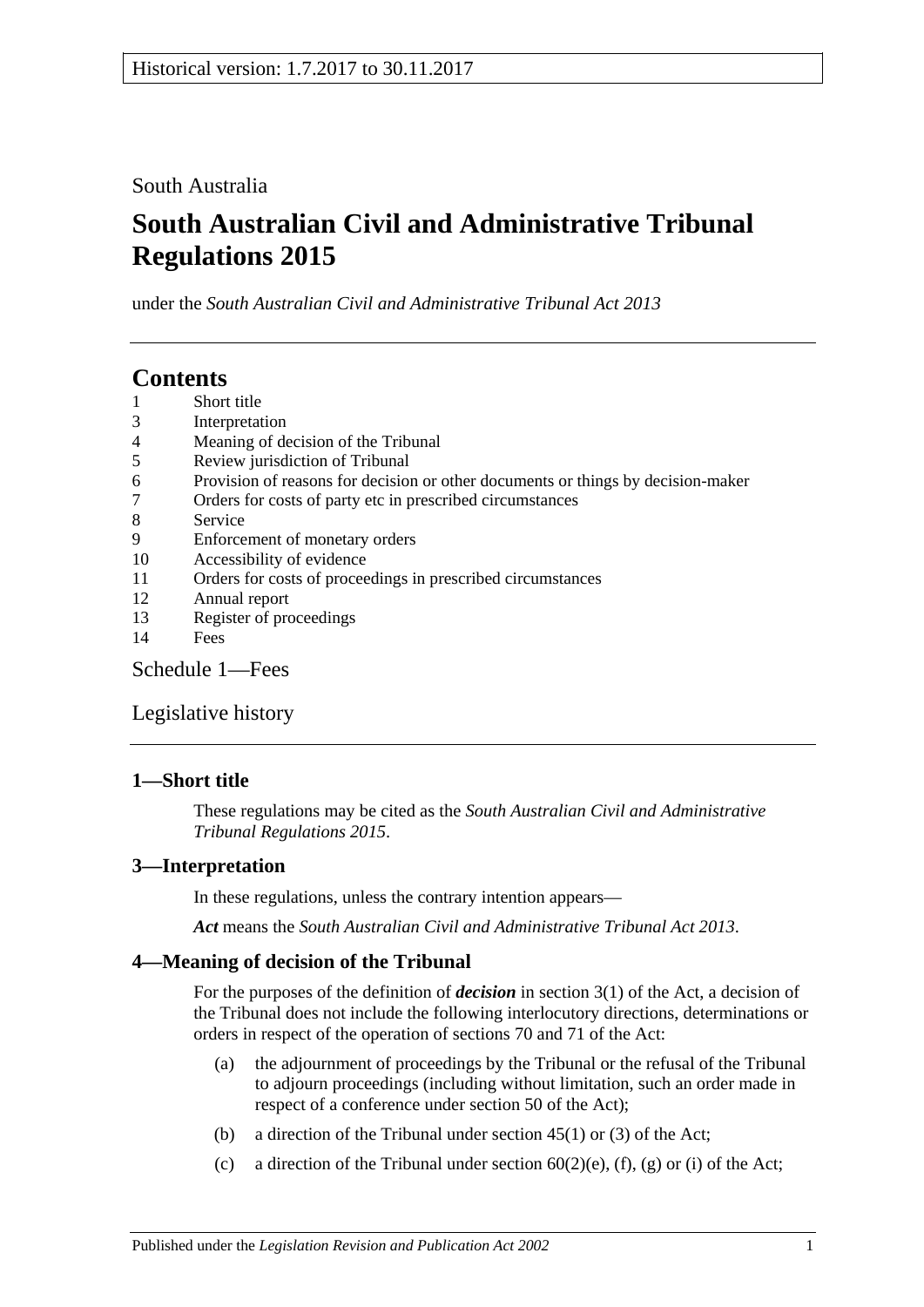- (d) a determination of the Tribunal under section  $67(1)$  or (2) of the Act;
- (e) a direction of the Tribunal to the Public Advocate under section 28 of the *[Guardianship and Administration Act](http://www.legislation.sa.gov.au/index.aspx?action=legref&type=act&legtitle=Guardianship%20and%20Administration%20Act%201993) 1993* to conduct an investigation;
- (f) a decision of the Tribunal to authorise the publication of a report of proceedings under section 81(2) of the *[Guardianship and Administration](http://www.legislation.sa.gov.au/index.aspx?action=legref&type=act&legtitle=Guardianship%20and%20Administration%20Act%201993)  Act [1993](http://www.legislation.sa.gov.au/index.aspx?action=legref&type=act&legtitle=Guardianship%20and%20Administration%20Act%201993)*.

#### <span id="page-1-0"></span>**5—Review jurisdiction of Tribunal**

- (1) For the purposes of section 34(2) of the Act, the following decisions are not reviewable decisions under section 34 of the Act:
	- (a) a decision that is the subject, or forms part, of a residential park dispute under the *[Residential Parks Act](http://www.legislation.sa.gov.au/index.aspx?action=legref&type=act&legtitle=Residential%20Parks%20Act%202007) 2007* (even if the decision is made by a park owner of a residential park who is an agency or instrumentality of the Crown);
	- (b) a decision that is the subject, or forms part, of a tenancy dispute under the *[Residential Tenancies Act](http://www.legislation.sa.gov.au/index.aspx?action=legref&type=act&legtitle=Residential%20Tenancies%20Act%201995) 1995* (even if the decision is made by a landlord who is the South Australian Housing Trust, a community housing provider who is an agency or instrumentality of the Crown, or some other agency or instrumentality of the Crown);
	- (c) a decision made by an administering authority of a retirement village that—
		- (i) is the subject of an application under section 31(8) of the *[Retirement](http://www.legislation.sa.gov.au/index.aspx?action=legref&type=act&legtitle=Retirement%20Villages%20Act%201987)  [Villages Act](http://www.legislation.sa.gov.au/index.aspx?action=legref&type=act&legtitle=Retirement%20Villages%20Act%201987) 1987*; or
		- (ii) is the subject, or forms part, of a dispute between the administering authority and a resident of a retirement village under the *[Retirement](http://www.legislation.sa.gov.au/index.aspx?action=legref&type=act&legtitle=Retirement%20Villages%20Act%201987)  [Villages Act](http://www.legislation.sa.gov.au/index.aspx?action=legref&type=act&legtitle=Retirement%20Villages%20Act%201987) 1987*,

(even if the administering authority is an agency or instrumentality of the Crown).

- (2) For the purposes of section  $34(2)$  of the Act, the following decisions are reviewable decisions under section 34 of the Act:
	- (a) a decision that is the subject, or forms part, of a dispute or application under Schedule 2 clause 2 of the *[Community Housing Providers \(National Law\)](http://www.legislation.sa.gov.au/index.aspx?action=legref&type=act&legtitle=Community%20Housing%20Providers%20(National%20Law)%20(South%20Australia)%20Act%202013)  [\(South Australia\) Act](http://www.legislation.sa.gov.au/index.aspx?action=legref&type=act&legtitle=Community%20Housing%20Providers%20(National%20Law)%20(South%20Australia)%20Act%202013) 2013*;
	- (b) a decision that is the subject, or forms part of a dispute or application under section 84 of the *[South Australian Co-operative and Community Housing](http://www.legislation.sa.gov.au/index.aspx?action=legref&type=act&legtitle=South%20Australian%20Co-operative%20and%20Community%20Housing%20Act%201991)  Act [1991](http://www.legislation.sa.gov.au/index.aspx?action=legref&type=act&legtitle=South%20Australian%20Co-operative%20and%20Community%20Housing%20Act%201991)* insofar as an application may be made under that section by a transitioning housing co-operative or transitioning housing association under Schedule 3 Part 4 of the *[Community Housing Providers \(National Law\)](http://www.legislation.sa.gov.au/index.aspx?action=legref&type=act&legtitle=Community%20Housing%20Providers%20(National%20Law)%20(South%20Australia)%20Act%202013)  [\(South Australia\) Act](http://www.legislation.sa.gov.au/index.aspx?action=legref&type=act&legtitle=Community%20Housing%20Providers%20(National%20Law)%20(South%20Australia)%20Act%202013) 2013*.
- (3) In this regulation—

*administering authority* of a retirement village, has the same meaning as in the *[Retirement Villages Act](http://www.legislation.sa.gov.au/index.aspx?action=legref&type=act&legtitle=Retirement%20Villages%20Act%201987) 1987*;

*community housing provider* has the same meaning as in the *[Community Housing](http://www.legislation.sa.gov.au/index.aspx?action=legref&type=act&legtitle=Community%20Housing%20Providers%20(National%20Law)%20(South%20Australia)%20Act%202013)  [Providers \(National Law\) \(South Australia\) Act](http://www.legislation.sa.gov.au/index.aspx?action=legref&type=act&legtitle=Community%20Housing%20Providers%20(National%20Law)%20(South%20Australia)%20Act%202013) 2013*;

*landlord* has the same meaning as in the *[Residential Tenancies Act](http://www.legislation.sa.gov.au/index.aspx?action=legref&type=act&legtitle=Residential%20Tenancies%20Act%201995) 1995*;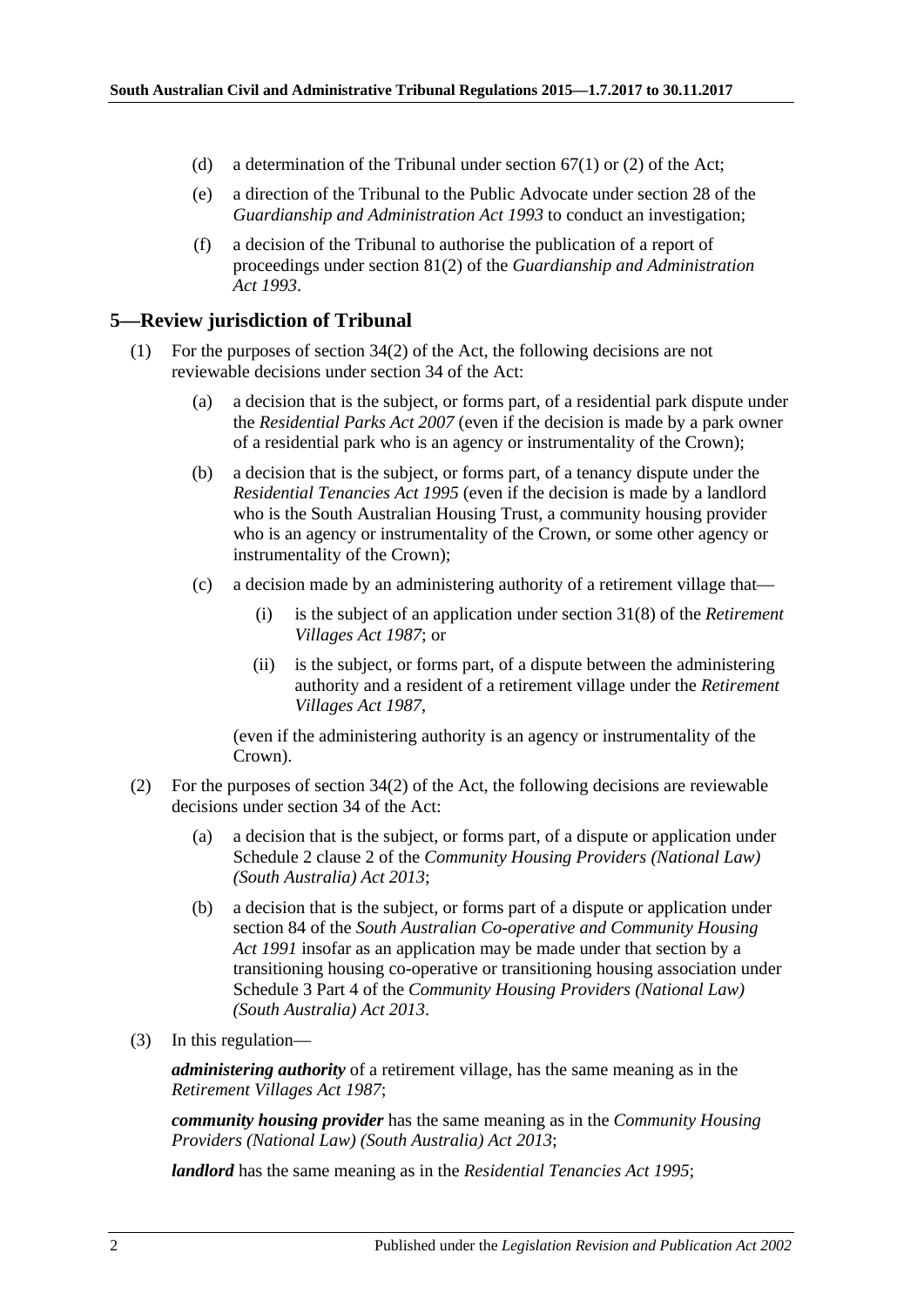*park owner* of a residential park, has the same meaning as in the *[Residential Parks](http://www.legislation.sa.gov.au/index.aspx?action=legref&type=act&legtitle=Residential%20Parks%20Act%202007)  Act [2007](http://www.legislation.sa.gov.au/index.aspx?action=legref&type=act&legtitle=Residential%20Parks%20Act%202007)*;

*resident* of a retirement village, has the same meaning as in the *[Retirement Villages](http://www.legislation.sa.gov.au/index.aspx?action=legref&type=act&legtitle=Retirement%20Villages%20Act%201987)  Act [1987](http://www.legislation.sa.gov.au/index.aspx?action=legref&type=act&legtitle=Retirement%20Villages%20Act%201987)*;

*residential park dispute* has the same meaning as in the *[Residential Parks Act](http://www.legislation.sa.gov.au/index.aspx?action=legref&type=act&legtitle=Residential%20Parks%20Act%202007) 2007*;

*South Australian Housing Trust* includes a subsidiary of the South Australian Housing Trust within the meaning of the *[South Australian Housing Trust Act](http://www.legislation.sa.gov.au/index.aspx?action=legref&type=act&legtitle=South%20Australian%20Housing%20Trust%20Act%201995) 1995*;

*tenancy dispute* has the same meaning as in the *[Residential Tenancies Act](http://www.legislation.sa.gov.au/index.aspx?action=legref&type=act&legtitle=Residential%20Tenancies%20Act%201995) 1995*;

*transitioning housing association* has the same meaning as in Schedule 3 Part 4 clause 16 of the *[Community Housing Providers \(National Law\) \(South Australia\)](http://www.legislation.sa.gov.au/index.aspx?action=legref&type=act&legtitle=Community%20Housing%20Providers%20(National%20Law)%20(South%20Australia)%20Act%202013)  Act [2013](http://www.legislation.sa.gov.au/index.aspx?action=legref&type=act&legtitle=Community%20Housing%20Providers%20(National%20Law)%20(South%20Australia)%20Act%202013)*;

*transitioning housing co-operative* has the same meaning as in Schedule 3 Part 4 clause 15 of the *[Community Housing Providers \(National Law\) \(South Australia\)](http://www.legislation.sa.gov.au/index.aspx?action=legref&type=act&legtitle=Community%20Housing%20Providers%20(National%20Law)%20(South%20Australia)%20Act%202013)  Act [2013](http://www.legislation.sa.gov.au/index.aspx?action=legref&type=act&legtitle=Community%20Housing%20Providers%20(National%20Law)%20(South%20Australia)%20Act%202013)*.

#### <span id="page-2-0"></span>**6—Provision of reasons for decision or other documents or things by decision-maker**

For the purposes of section 35(2) of the Act, the time prescribed for the provision of a written statement of reasons or other relevant document or thing referred to in that section is 21 days from the time the decision-maker receives notice that an application has been made to the Tribunal for a review of the decision-maker's decision.

#### <span id="page-2-1"></span>**7—Orders for costs of party etc in prescribed circumstances**

For the purposes of section 57(3) of the Act, an order of the Tribunal to dismiss or strike out any proceedings under the following provisions are prescribed:

- (a) section 47(4) of the Act;
- (b) section 48(2) of the Act;
- (c) section 49(2) of the Act.

#### <span id="page-2-2"></span>**8—Service**

- (1) For the purposes of section 87(3) of the Act, the Tribunal may order that a process, notice or other document required or authorised to be given to or served on a person relating to any proceedings before the Tribunal may—
	- (a) be given to the person personally; or
	- (b) be left for the person at the person's last known or usual place of residence or business with someone apparently over the age of 16 years; or
	- (c) be transmitted by fax or email to a fax number or email address provided by the person to the Tribunal (in which case the notice or other document will be taken to have been given or served at the time of transmission); or
	- (d) if the person is a company or registered body within the meaning of the *Corporations Act 2001* of the Commonwealth, be served in accordance with that Act.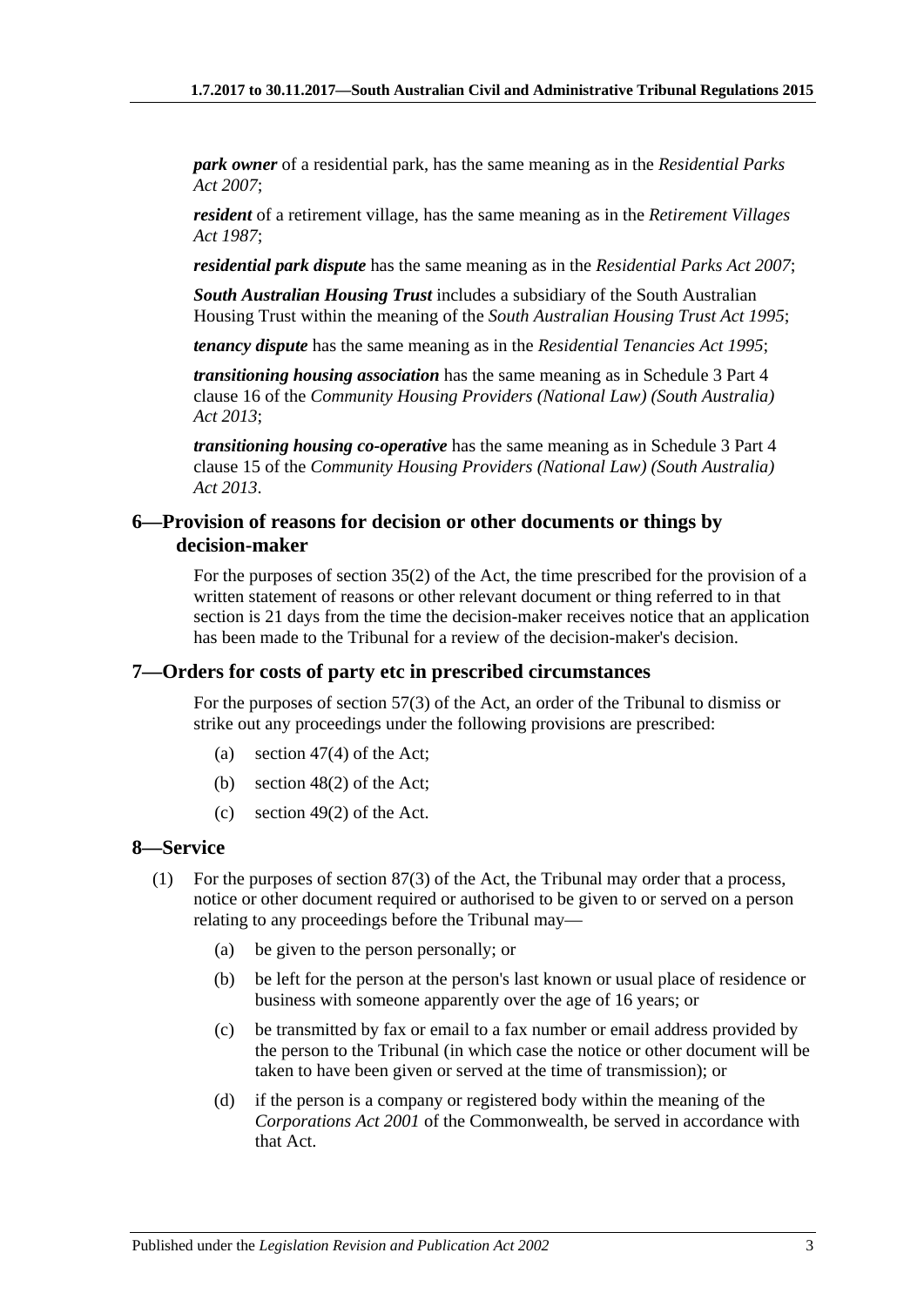- (2) If a person refuses to accept personal service of a notice or other document required or authorised to be served on the person under the Act, or a relevant Act for the purpose of proceedings before the Tribunal, the notice or document will be taken to have been served personally on the person if the person serving the notice or document—
	- (a) puts it down in the person's presence; and
	- (b) tells the person what the notice or document is.
- (3) It is not necessary to show the original of the notice or document to the person being served.

#### <span id="page-3-0"></span>**9—Enforcement of monetary orders**

A party to the proceedings, or a person in favour of whom the monetary order is otherwise made, is recognised for the purposes of section 89(1) of the Act.

#### <span id="page-3-1"></span>**10—Accessibility of evidence**

- (1) For the purposes of section 90(2)(d) of the Act, the following classes of material are prescribed:
	- (a) recordings of Tribunal proceedings in the form of an audio, video or other recording from which a visual image or sound can be produced;
	- (b) material concerning the personal affairs of a person, the general disclosure of which would be unreasonable;
	- (c) material that contains allegations or suggestions of criminal or other improper conduct on the part of a person, the truth of which has not been established by judicial process and the general disclosure of which would be unreasonable;
	- (d) material that contains matter consisting of information—
		- (i) concerning a person under the age of 18 years, or concerning such a person's family or circumstances, or information of any kind furnished by a person who was under that age when the information was furnished; and
		- (ii) the general disclosure of which would be unreasonable having regard to the need to protect that person's welfare;
	- (e) material that contains matter consisting of information—
		- (i) concerning a person suffering from a mental illness, impairment or infirmity or concerning such a person's family or circumstances, or any information of any kind furnished by a person suffering from mental illness, impairment or infirmity when the information was furnished; and
		- (ii) the general disclosure of which would be unreasonable having regard to the need to protect that person's welfare.

#### (2) In this regulation—

*personal affairs* of a person includes that person's—

- (a) financial affairs;
- (b) criminal records;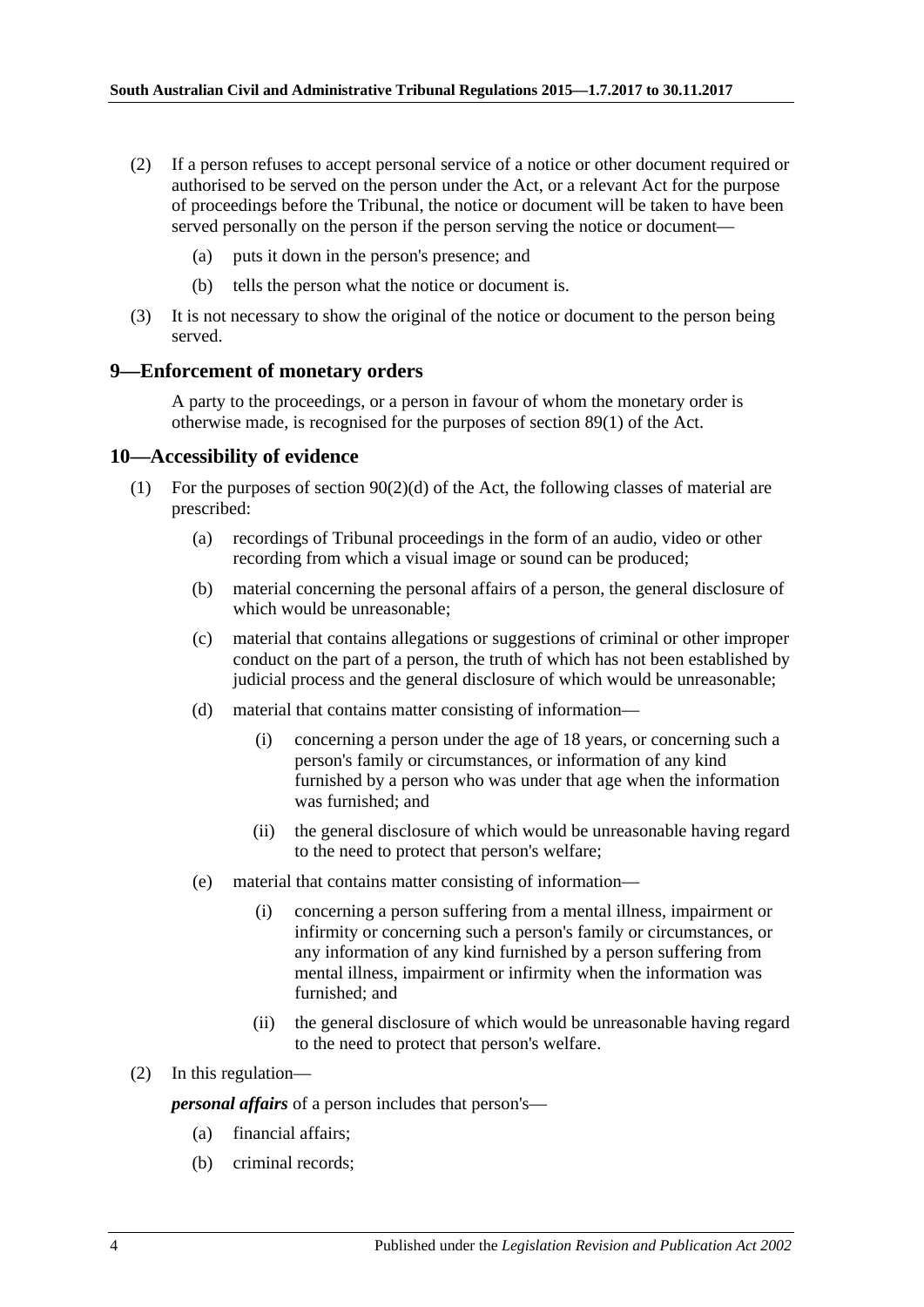- (c) marital or other personal relationships;
- (d) employment records;
- (e) personal qualities, attributes or health status.

#### <span id="page-4-0"></span>**11—Orders for costs of proceedings in prescribed circumstances**

For the purposes of section 91(3)(b) of the Act, the Tribunal may, in respect of proceedings that come within the Tribunal's review jurisdiction, make an order for costs of proceedings against a party in the following circumstances:

- (a) if the Tribunal makes an order to dismiss or strike out all, or any part, of a proceeding under section 47(3) of the Act;
- (b) if the Tribunal makes an order to dismiss or strike out all, or any part, of a proceeding under section 47(4) of the Act;
- (c) if the Tribunal makes an order to dismiss or strike out a proceeding under section 48(2) of the Act;
- (d) if the Tribunal makes an order or determination under section 49(2) of the Act.

#### <span id="page-4-1"></span>**12—Annual report**

Pursuant to section 92(3) of the Act, a report under section 92 of the Act must include the following particulars of all warrants issued by the Tribunal under the *[Guardianship and Administration Act](http://www.legislation.sa.gov.au/index.aspx?action=legref&type=act&legtitle=Guardianship%20and%20Administration%20Act%201993) 1993* during the financial year to which the report relates:

- (a) the number of warrants issued during the financial year;
- (b) the status of the applicants for the warrants;
- (c) the age, sex and details of the mental incapacity of the persons to whom the warrants related;
- (d) the grounds on which the warrants were issued;
- (e) the action taken under the warrants.

#### <span id="page-4-2"></span>**13—Register of proceedings**

The following information is to be included in the register of proceedings of the Tribunal:

- (a) the number allocated to the proceedings;
- (b) the date on which the proceedings commenced;
- (c) the names of the applicant and the other parties to the proceedings;
- (d) the relevant Act and the provision of that Act under which the proceedings are commenced;
- (e) if a matter is transferred to the Tribunal under the Act or another Act—
	- (i) the date of the transfer to the Tribunal; and
	- (ii) the name of the tribunal, court, body or other decision-maker from which the matter is transferred; and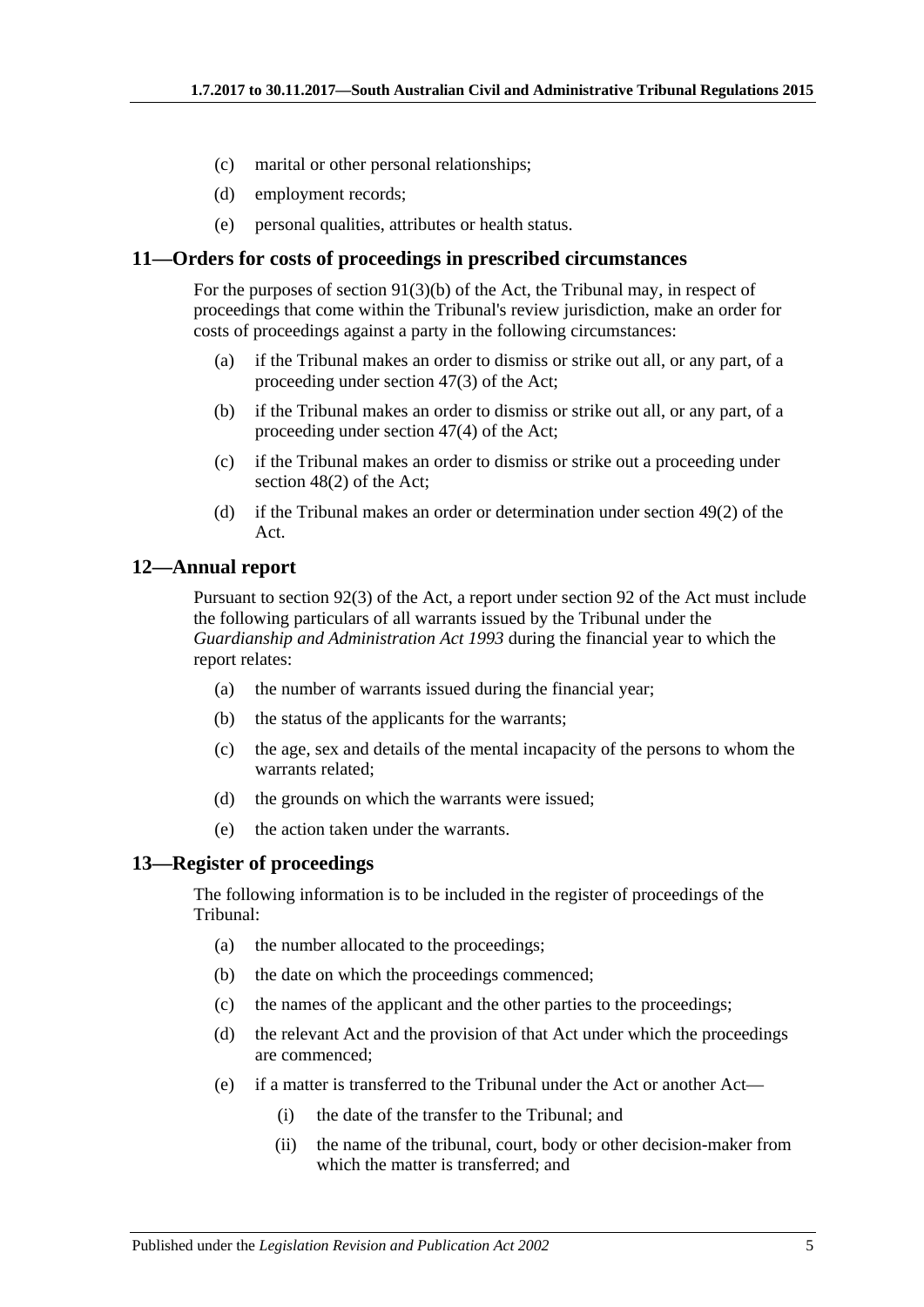- (iii) the relevant Act and the provision of that Act under which the jurisdiction is conferred on the Tribunal:
- (f) whether a matter is referred to a conference or mediation under Part 4 Division 4 of the Act;
- (g) whether a matter is resolved by way of conference, mediation or settlement negotiations;
- (h) the details of any directions, determination or orders of the Tribunal;
- (i) whether a direction is given by the Tribunal requiring that a hearing or part of a hearing be held in private under section  $60(2)(e)$  of the Act, and the grounds on which the direction is given;
- (j) details of a warrant issued in a matter by the Tribunal under section 69 of the *[Guardianship and Administration Act](http://www.legislation.sa.gov.au/index.aspx?action=legref&type=act&legtitle=Guardianship%20and%20Administration%20Act%201993) 1993* including—
	- (i) the status of the applicant for the warrant; and
	- (ii) the age, sex and details of the mental incapacity of the person to whom the warrant relates; and
	- (iii) the ground on which the warrant was issued; and
	- (iv) the action that was taken under the warrant;
- (k) if the proceedings are withdrawn, the date on which they are withdrawn;
- (l) the final decision of the Tribunal and the date of that decision.

#### <span id="page-5-0"></span>**14—Fees**

- (1) Subject to this regulation, the fees set out in [Schedule](#page-7-0) 1 are payable to the Tribunal for the purposes set out in that Schedule.
- (2) The following persons or bodies are not required to pay a fee that would otherwise be payable under these regulations:
	- (a) a Minister of the Crown;
	- (b) the Commissioner for Consumer Affairs;
	- (c) the Public Advocate;
	- (d) the Commissioner of Police;
	- (e) a public sector employee acting on behalf of a public sector agency under the *[Public Sector Act](http://www.legislation.sa.gov.au/index.aspx?action=legref&type=act&legtitle=Public%20Sector%20Act%202009) 2009*;
	- (f) the South Australian Housing Trust.
- <span id="page-5-1"></span>(3) Subject to [subregulation](#page-6-0) (4) and the other provisions of this regulation, the fees referred to in [Schedule](#page-7-0) 1, other than the fees referred to in items 3 and 5 of [Schedule](#page-7-0) 1, are not payable in relation to Tribunal proceedings in respect of—
	- (a) the *[Advance Care Directives Act](http://www.legislation.sa.gov.au/index.aspx?action=legref&type=act&legtitle=Advance%20Care%20Directives%20Act%202013) 2013*; or
	- (b) the *[Consent to Medical Treatment and Palliative Care Act](http://www.legislation.sa.gov.au/index.aspx?action=legref&type=act&legtitle=Consent%20to%20Medical%20Treatment%20and%20Palliative%20Care%20Act%201995) 1995*; or
	- (c) the *[Guardianship and Administration Act](http://www.legislation.sa.gov.au/index.aspx?action=legref&type=act&legtitle=Guardianship%20and%20Administration%20Act%201993) 1993*; or
	- (d) the *[Mental Health Act](http://www.legislation.sa.gov.au/index.aspx?action=legref&type=act&legtitle=Mental%20Health%20Act%202009) 2009*.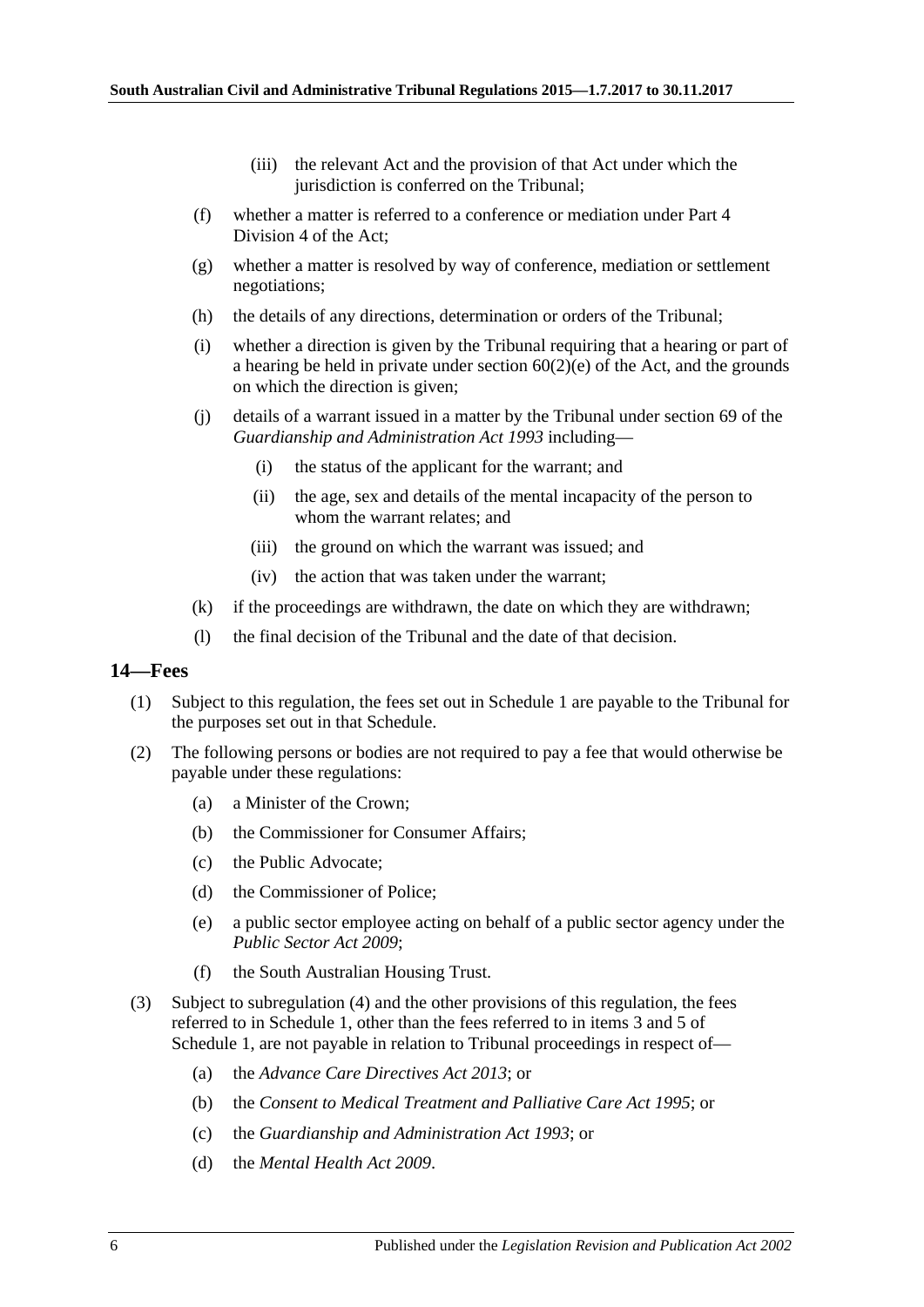- <span id="page-6-0"></span>(4) The fee referred to in item 3 of [Schedule](#page-7-0) 1 is not payable by an applicant for an internal review of a decision of the Tribunal in respect of proceedings under—
	- (a) the *[Advance Care Directives Act](http://www.legislation.sa.gov.au/index.aspx?action=legref&type=act&legtitle=Advance%20Care%20Directives%20Act%202013) 2013*; or
	- (b) the *[Consent to Medical Treatment and Palliative Care Act](http://www.legislation.sa.gov.au/index.aspx?action=legref&type=act&legtitle=Consent%20to%20Medical%20Treatment%20and%20Palliative%20Care%20Act%201995) 1995*; or
	- (c) the *[Guardianship and Administration Act](http://www.legislation.sa.gov.au/index.aspx?action=legref&type=act&legtitle=Guardianship%20and%20Administration%20Act%201993) 1993*; or
	- (d) the *[Mental Health Act](http://www.legislation.sa.gov.au/index.aspx?action=legref&type=act&legtitle=Mental%20Health%20Act%202009) 2009*,

if the applicant is the person who is the subject of the proceedings.

- (5) Subject to this regulation, a fee that may be charged or is required to be paid under item 2 of [Schedule](#page-7-0) 1 must be paid—
	- (a) in the case of a matter referred to the Tribunal under section 29(6a) of the *[Residential Parks Act](http://www.legislation.sa.gov.au/index.aspx?action=legref&type=act&legtitle=Residential%20Parks%20Act%202007) 2007*—
		- (i) where the park owner has lodged a written notice of dispute—by the park owner; or
		- (ii) in any other case—by the third party (as referred to in that subsection);
	- (b) in the case of a matter referred to the Tribunal under any other provision of section 29 of the *[Residential Parks Act](http://www.legislation.sa.gov.au/index.aspx?action=legref&type=act&legtitle=Residential%20Parks%20Act%202007) 2007*—by the park owner;
	- (c) in the case of a matter referred to the Tribunal under section 63(7) of the *[Residential Tenancies Act](http://www.legislation.sa.gov.au/index.aspx?action=legref&type=act&legtitle=Residential%20Tenancies%20Act%201995) 1995*—
		- (i) where the landlord has lodged a written notice of dispute—by the landlord; or
		- (ii) in any other case—by the third party (as referred to in that subsection);
	- (d) in the case of a matter referred to the Tribunal under any other provision of section 63 of the *[Residential Tenancies Act](http://www.legislation.sa.gov.au/index.aspx?action=legref&type=act&legtitle=Residential%20Tenancies%20Act%201995) 1995*—by the landlord;
	- (e) in the case of a matter referred to the Tribunal under section 105M(8) of the *[Residential Tenancies Act](http://www.legislation.sa.gov.au/index.aspx?action=legref&type=act&legtitle=Residential%20Tenancies%20Act%201995) 1995*—
		- (i) where the rooming house proprietor has lodged a written notice of dispute—by the rooming house proprietor; or
		- (ii) in any other case—by the third party (as referred to in that subsection);
	- (f) in the case of a matter referred to the Tribunal under any other provision of section 105M of the *[Residential Tenancies Act](http://www.legislation.sa.gov.au/index.aspx?action=legref&type=act&legtitle=Residential%20Tenancies%20Act%201995) 1995*—by the rooming house proprietor.
- (6) Unless a Presidential member determines otherwise, proceedings before the Tribunal are stayed until a fee that may be charged or is required to be paid under item 1, 2 or 3 of [Schedule](#page-7-0) 1 is paid or payment is waived or postponed under [subregulation](#page-6-1) (7) or [\(8\).](#page-7-1)
- <span id="page-6-1"></span>(7) The Registrar may, on the grounds of financial hardship, or if the Registrar considers it is fair and appropriate to do so in the circumstances of a particular case—
	- (a) waive, remit or refund a fee (or part of a fee) payable by a person; or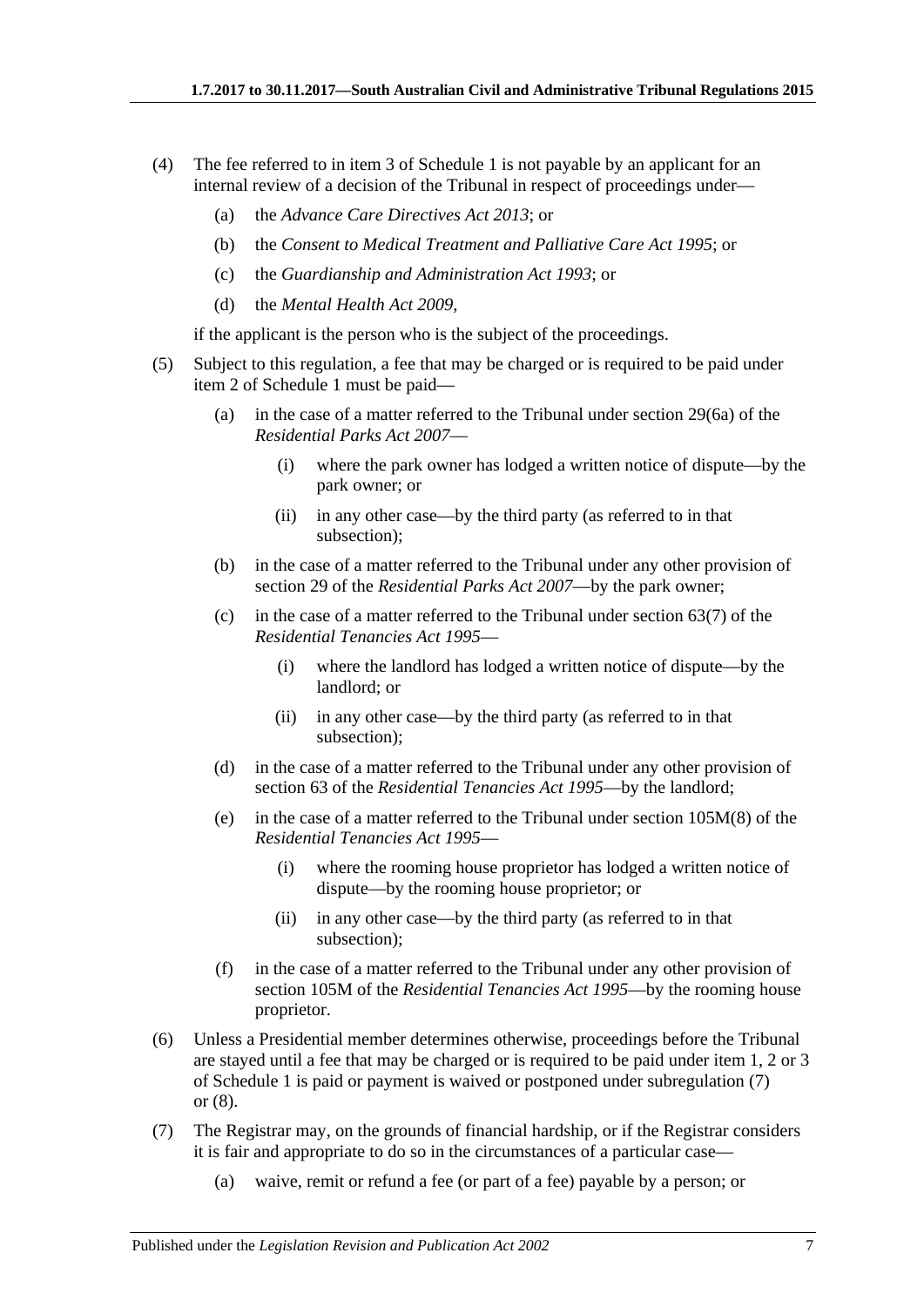- (b) postpone payment of a fee (or part of a fee) by a person until such time, and upon such conditions (if any) as the Registrar thinks fit.
- <span id="page-7-1"></span>(8) A member of the Tribunal may if the member considers it is fair and appropriate to do so in the circumstances of a particular case—
	- (a) waive a fee (or part of a fee) payable by a person; or
	- (b) postpone payment of a fee (or part of a fee) by a person until such time, and upon such conditions (if any) as the member thinks fit.
- (9) For the purposes of [subregulation](#page-7-1) (8), the reference to a member of the Tribunal is, where the Tribunal is constituted of a registrar or other member of staff of the Tribunal, taken to include a reference to that registrar or other member of staff.
- (10) The Registrar may require payment of a non-refundable deposit on account of any amount to which a person may become liable under [Schedule](#page-7-0) 1.

## <span id="page-7-0"></span>**Schedule 1—Fees**

| 1              |                                                                                                             | Application for commencement of Tribunal proceedings                                                                                         | \$71.50                                                                                                                              |
|----------------|-------------------------------------------------------------------------------------------------------------|----------------------------------------------------------------------------------------------------------------------------------------------|--------------------------------------------------------------------------------------------------------------------------------------|
| $\overline{2}$ |                                                                                                             | Referral of matter to Tribunal under-                                                                                                        |                                                                                                                                      |
|                | (a)                                                                                                         | section 29 of the Residential Parks Act 2007                                                                                                 | \$71.50                                                                                                                              |
|                | (b)                                                                                                         | section 63 of the Residential Tenancies Act 1995                                                                                             | \$71.50                                                                                                                              |
|                | (c)                                                                                                         | section 105M of the Residential Tenancies Act 1995                                                                                           | \$71.50                                                                                                                              |
| 3              | \$520.00<br>Application for an internal review of a decision of the Tribunal under<br>section 70 of the Act |                                                                                                                                              |                                                                                                                                      |
| 4              | For each request to search and inspect a record of the Tribunal                                             |                                                                                                                                              |                                                                                                                                      |
| 5              |                                                                                                             | For provision of a transcript (or part of a transcript) on request of a person                                                               | \$173.00 for first 30 minutes<br>or less requested, plus for<br>each additional 30 minutes or<br>part thereof requested-<br>\$130.00 |
| 6              | Except where item 7 applies, for copy of documentary evidence—per page                                      |                                                                                                                                              | \$7.45                                                                                                                               |
| 7              |                                                                                                             | For a copy of any photograph, map, plan or other document which is<br>greater than A4 in size                                                | \$7.45 per page, or the actual<br>cost of copying (whichever is<br>greater)                                                          |
| 8              |                                                                                                             | For inspection or copy of evidence in the form of slides, film, video tape,<br>audio tape or other form of recording-per item                | \$22.50                                                                                                                              |
| 9              |                                                                                                             | For copy of reasons for decision or order—per page                                                                                           | \$7.45                                                                                                                               |
|                | Note-                                                                                                       |                                                                                                                                              |                                                                                                                                      |
|                |                                                                                                             | A party to proceedings is entitled to 1 copy of the reasons<br>without charge.                                                               |                                                                                                                                      |
|                |                                                                                                             | 10 For copy of any other document—per page                                                                                                   | \$4.55                                                                                                                               |
| 11             | proceedings                                                                                                 | For inspection or copy of a video, audio or other recording of Tribunal                                                                      | \$24.90                                                                                                                              |
|                |                                                                                                             | 12 For opening the Registry (or the Registry remaining open) after hours for<br>urgent execution of process-for each hour or part of an hour | \$371.00                                                                                                                             |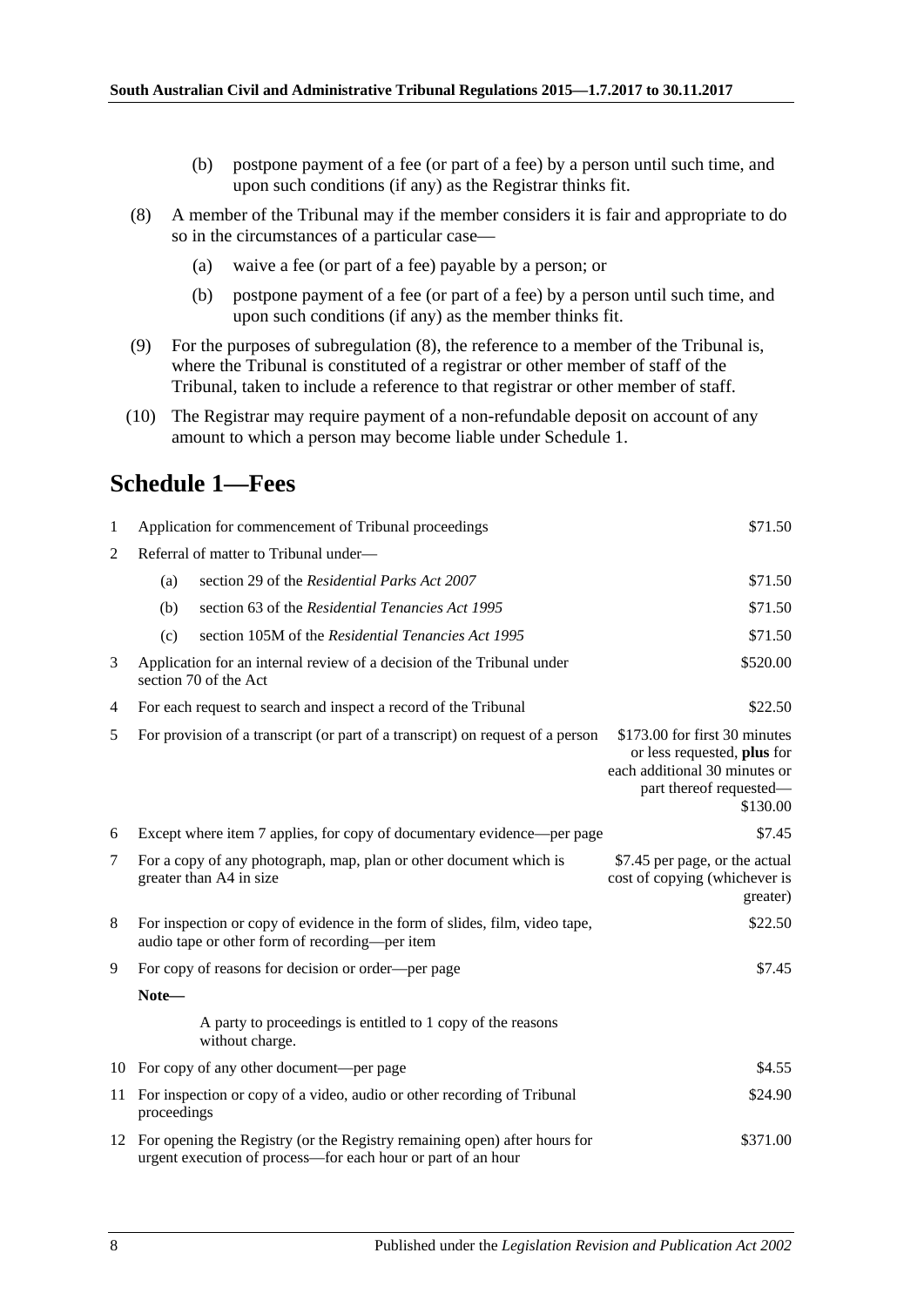13 For opening the Tribunal (or the Tribunal remaining open) after hours for urgent hearing—for each hour or part of an hour

#### **Note—**

No fees are payable in respect of Tribunal proceedings under the *[Advance Care Directives](http://www.legislation.sa.gov.au/index.aspx?action=legref&type=act&legtitle=Advance%20Care%20Directives%20Act%202013)  Act [2013](http://www.legislation.sa.gov.au/index.aspx?action=legref&type=act&legtitle=Advance%20Care%20Directives%20Act%202013)*, the *[Consent to Medical Treatment and Palliative Care Act](http://www.legislation.sa.gov.au/index.aspx?action=legref&type=act&legtitle=Consent%20to%20Medical%20Treatment%20and%20Palliative%20Care%20Act%201995) 1995*, the *[Guardianship and](http://www.legislation.sa.gov.au/index.aspx?action=legref&type=act&legtitle=Guardianship%20and%20Administration%20Act%201993)  [Administration Act](http://www.legislation.sa.gov.au/index.aspx?action=legref&type=act&legtitle=Guardianship%20and%20Administration%20Act%201993) 1993* or the *[Mental Health Act](http://www.legislation.sa.gov.au/index.aspx?action=legref&type=act&legtitle=Mental%20Health%20Act%202009) 2009*, other than a request for provision of a transcript under item 5 (se[e regulation](#page-5-1) 14(3)) or an application under item 3 where the applicant is not a person who is the subject of the proceedings (se[e regulation](#page-6-0) 14(4)).

\$1 116.00